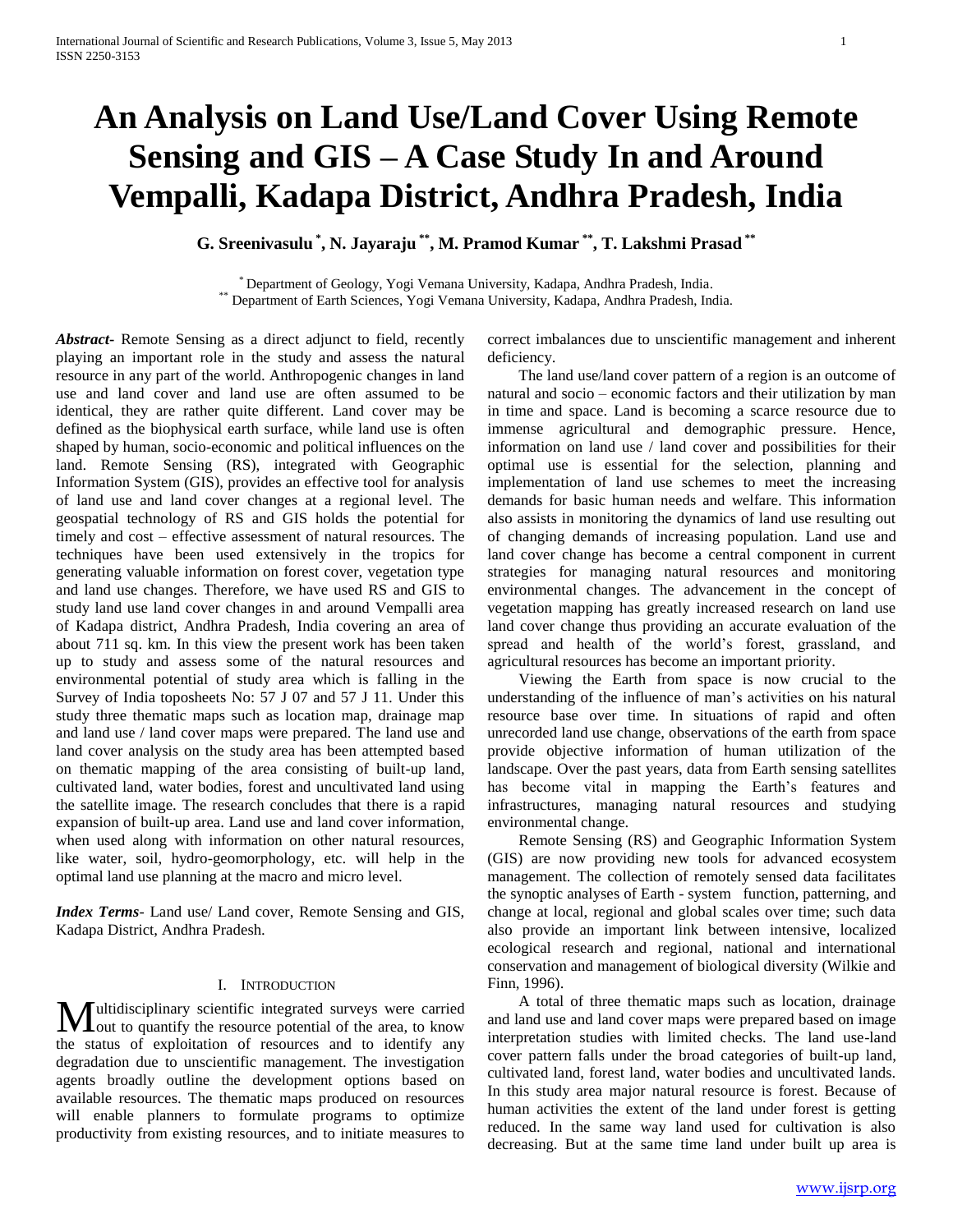increasing. Recently the functioning of the real estates people and property promoters are bringing a serious disaster to forest area and agricultural land. This is an unhealthy situation of land management. In this context studies on land use land cover change detection are essential to understand the existing situation and plan for the future.

 **Study area:** The study area lies between Kadapa and Pulivendula, Kadapa district, Andhra Pradesh, India, situated between parallels of  $78^{\circ}20'$  to  $78^{\circ}35'E$  longitude and  $14^{\circ}15'$  to 14<sup>0</sup> 30'N latitude with intended boundary falling in Survey of India toposheet no.57J07 and 57J11. The total area covered is approximately 711 square kilometers.



#### **Figure 1: Location map of the study area**

 The climatic conditions of this area as its minimum temperature in November-January at about  $28-30^0$  C. The hottest temperature ranges between the  $40-45^{\circ}$ C ranges during April-May. There are extensive outcrops of limestones, Dolomites, Granite and Quartzites in major parts of the area, which could be utilised as building material. The major minerals in the study area are vein type barites, asbestos and the small deposits of white clay and iron ore. Vempalli, Chakrayapeta, Virapunayunipalli are the mandal head quarters and Nandimandalam, Komarakalva, Kondavandlapalli, Addalamarri, Tallapalli, Bakkannagaripalli, Giddankipalli, Ammayyagaripalli, Chagaleru and Tummuluru are the important villages in the study area.

# **OBJECTIVES**

 To study the present status of water resources, natural resources, land resources, soil productivities, cropping patterns, forest cover etc using satellites data, collateral data and field data.

- To prepare the thematic maps namely location, land use-land cover, and drainage.
- To prepare action plan for land resources and water resources.

#### II. MATERIALS AND METHODS

 The study has made use of various primary and secondary data. These include Survey of India (SOI) topographic sheets of 57J07 and 57J11 of 1:50,000 scale and satellite image IRS P6 geocoded data of 1:50,000 scale. The Indian Remote Sensing Satellite (IRS) data was visually and digitally interpreted by using the image interpretation elements (such as tone, texture, shape, pattern, association etc.) and ArcGIS software was used for processing, analysis and integration of spatial data to reach the objectives of the study. Adequate field checks were made before finalization of the thematic maps. The main goal of this study is to extract the land use/land cover changes and categories of the study area.

# **Preparation of thematic map**

 These maps are the true representation of earth's phenomena such as spatial distribution of natural resources existing at the time of survey (Ravi Gupta, 2003). In the present study satellite image (IRS P6) which is a true record of the various environmental resources information on the base map. These map showing spatial distribution of forest, agriculture, soil, water resources etc., and prepared by visual interpretation of the satellite imagery. Visual interpretation is carried out based on the image characteristics like tone, size, shape, pattern, texture etc. in conjunction with existing map/literature. These pre-field thematic maps are modified substantiated and confirm after limited field checks.

# **Figure 2: Cartographic Model**



# III. RESULTS AND DISCUSSIONS

 *Analysis of Land use /Land cover by using Remote*  Sensing Data: The land use/land cover categories of the study area were mapped using IRS P6 data of 1:50,000 scale. The satellite data was visually interpreted and after making thorough field check, the map was finalized. The various land use and land cover classes interpreted in the study area include, built-up land, cultivated land, forest land, uncultivated lands and water bodies.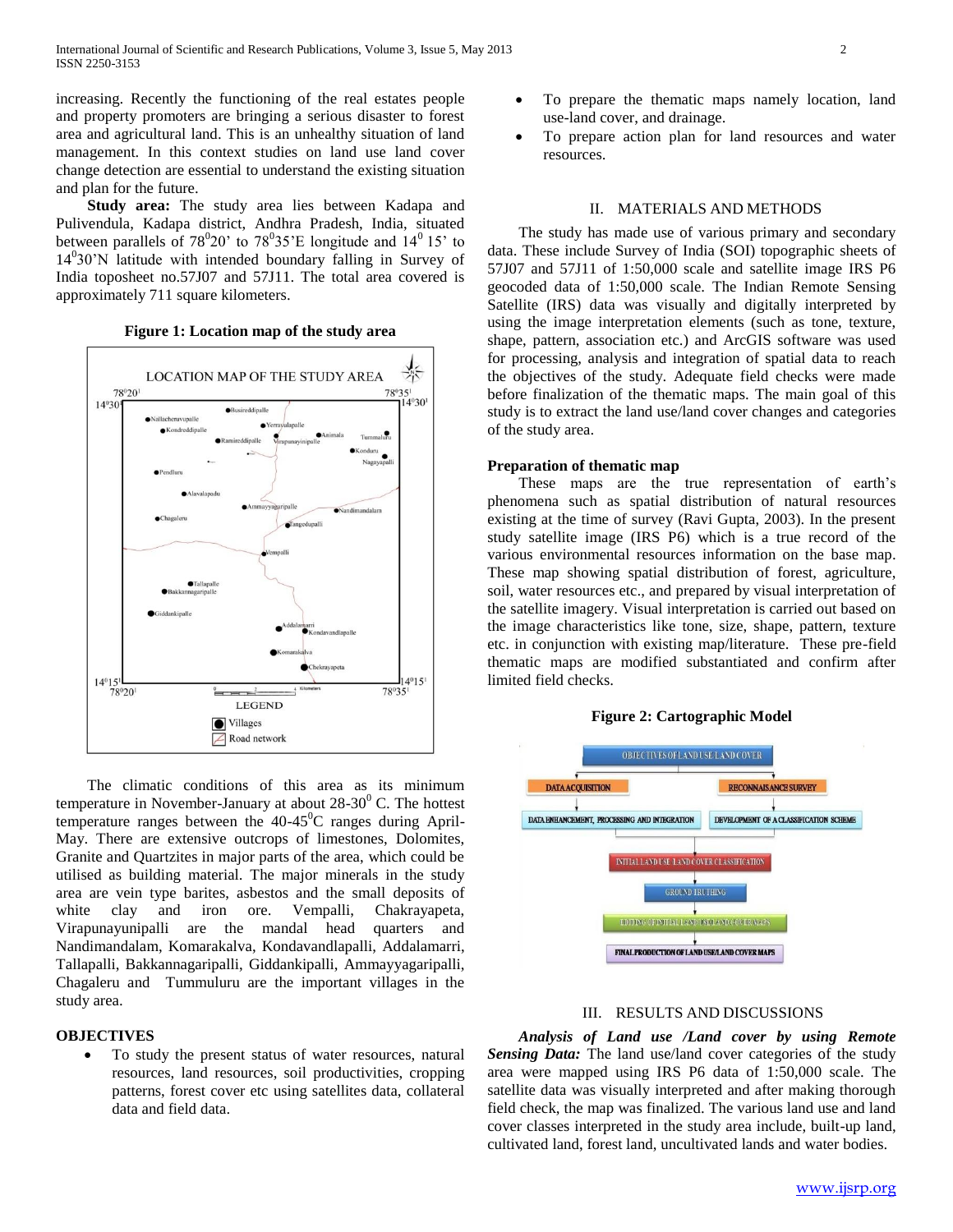



**Table 1: Land use land covers classification system**

| <b>LEVEL 1</b>       | Area<br>in Sq. Km | of<br>Percentage<br>the area % |
|----------------------|-------------------|--------------------------------|
| 1. Built-up land     | 8.2               | 1.15                           |
| 2. Cultivated land   | 335.13            | 47.13                          |
| 3. Forest land       | 296.55            | 41.71                          |
| 4. Water bodies      | 1.42              | 0.2                            |
| 5. Uncultivated land | 69.60             | 9.79                           |

 Detailed accounts of these land use /land cover classes of the study area are described in the following section.

 *A. Builtup Land***:** Built up land is composed of areas of intensive with much of the land covered by structures. Included in this category are cities, towns, villages, industrial and commercial complexes and institutions. In the study area major towns or villages are vempalli, Nandimandalam, Chagaleru, Tallapalle, etc. The transportation facilities in the study area are roads. The highway roads are present in the area are routes between, Pulivenduala- Kadapa, Vempalli- Rayachoti, Vempalli-Jammalamadugu. The industrial mining of asbestos, serpentine and uranium minerals is carried out at some places in the study area.

 *B. Cultivated land:* All the cultivated land with or without crops orchards and plantations are considered in this class. This land use class is further subdivided into two sub-classes they are wet land (crop land) and dry land (fallow land). Crop lands are the agricultural lands under crop. In the study area the crop lands have wet cultivation and dry cultivation. Wet cultivation includes food crops such as paddy, wheat, etc. were present on either side of the Papagni River and its tributaries noticed in Vempalli,

Tummuluru, Konduru, Alavallapadu, Kondavandlapalli,Ramireddipalli and Addalamarri. Dry cultivation includes trees orchards, groundnut, etc and the areas which have this type of cultivation is noticed at Ammayyagaripalli, Virapunayanipalli, Chagaleru, Chakrayapeta..etc.

 Fallow lands refer to all land which was taken up for cultivation but is temporarily out of cultivation for a particular period. The study area have more fallow lands and are surrounded by the villages of Tangedupalli, Giddankipalli, Alavallapadu, Busireddipalli, Nandimandalam, Etc.

 *C. Forest Land:* Forest, comprises of thick and dense canopy of trees. These lands are identified by their red to dark red tone and varying in size. They are irregular in shape with smooth texture. The forests are found on the south eastern part of the study area. The study area covers mostly the dense and scrub forest. The relative concentration of scrubs, bushes and smaller trees are predominant in this category. In the satellite image such forest are identified by yellow tone with smooth texture. The forest areas are Giddankipalli, Kondavandlapalli, Nagayapalli, Animala, Busireddipalli, etc.

 *D. Water Resources:* The water bodies include both natural and man-made water features namely rivers / streams / lakes / tanks and reservoirs. The water features appear black in tone in the satellite image. The shallow water and deep water features appear in light blue to dark blue in color. Tanks with plantation are identified by the square/rectangle shape and red color tone. Tanks without plantation are recognized by the shape and light blue to dark blue tone. Embankments are noticed in Kondavandlapalli, Alavallapadu, Bakkannagaripalli, Chakrayapeta, Busireddipalli etc. A major river Papagni flows in the study area. Small canals are noticed in the vegetation area. Tanks are mostly concentrated in the south east and North West parts of the study area with few dry tanks scattered around in the northern parts.

#### **Figure 4: Drainage map of the study area**